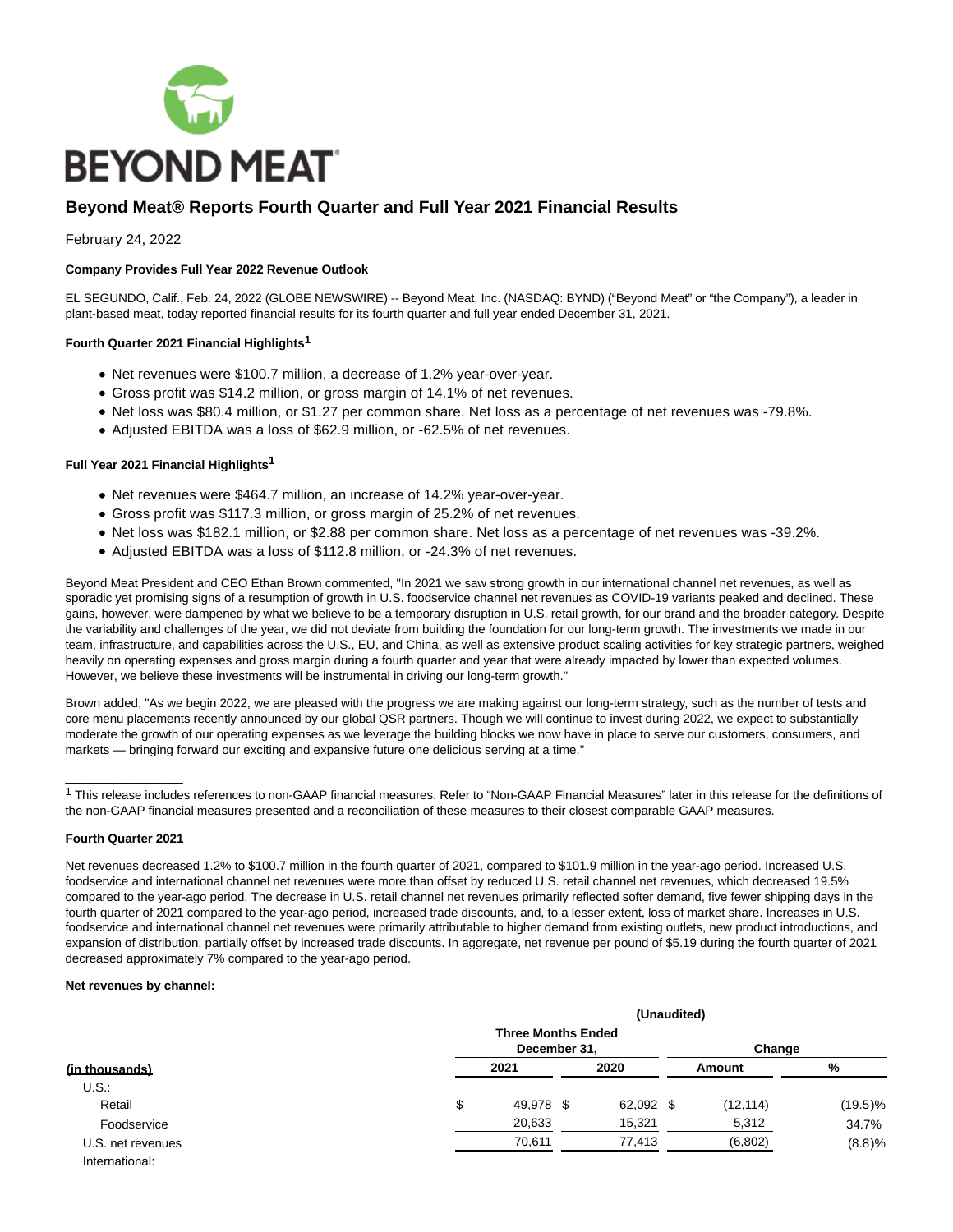| Net revenues               | 100.678 | 101.937 | .259) | (1.2)% |
|----------------------------|---------|---------|-------|--------|
| International net revenues | 30,067  | 24.524  | 5,543 | 22.6%  |
| Foodservice                | 15.718  | 11.551  | 4.167 | 36.1%  |
| Retail                     | 14.349  | 12.973  | 1.376 | 10.6%  |
|                            |         |         |       |        |

|                            |                  | (Unaudited)             |              |        |  |  |  |  |  |  |
|----------------------------|------------------|-------------------------|--------------|--------|--|--|--|--|--|--|
|                            |                  | Year Ended December 31. | Change       |        |  |  |  |  |  |  |
| (in thousands)             | 2021             | 2020                    | Amount       | %      |  |  |  |  |  |  |
| $U.S.$ :                   |                  |                         |              |        |  |  |  |  |  |  |
| Retail                     | \$<br>243,360 \$ | 264,111 \$              | (20, 751)    | (7.9)% |  |  |  |  |  |  |
| Foodservice                | 76,475           | 60,763                  | 15,712       | 25.9%  |  |  |  |  |  |  |
| U.S. net revenues          | 319,835          | 324,874                 | (5,039)      | (1.6)% |  |  |  |  |  |  |
| International:             |                  |                         |              |        |  |  |  |  |  |  |
| Retail                     | \$<br>81,483 \$  | 36,472 \$               | 45.011       | 123.4% |  |  |  |  |  |  |
| Foodservice                | 63,382           | 45,439                  | 17,943       | 39.5%  |  |  |  |  |  |  |
| International net revenues | 144,865          | 81,911                  | 62,954       | 76.9%  |  |  |  |  |  |  |
| Net revenues               | 464,700          | 406,785<br>- \$         | 57,915<br>-S | 14.2%  |  |  |  |  |  |  |
|                            |                  |                         |              |        |  |  |  |  |  |  |

Gross profit was \$14.2 million, or gross margin of 14.1% of net revenues, in the fourth quarter of 2021, compared to \$25.4 million, or gross margin of 24.9% of net revenues, in the year-ago period. During the fourth quarter of 2020, gross profit included \$3.7 million of expenses related to inventory write-offs and reserves attributable to COVID-19. Excluding these costs, of which there were none in the fourth quarter of 2021, Adjusted gross profit in the year-ago period was \$29.1 million, or Adjusted gross margin of 28.5% of net revenues. Compared to Adjusted gross margin in the year-ago period, the decrease in gross margin in the fourth quarter of 2021 was primarily due to changes in revenue per pound due to product mix and increased trade discounts, combined with increases in per unit manufacturing costs including depreciation, logistics costs, inventory write-offs and reserves, partially offset by reduced per unit direct materials costs.

Loss from operations in the fourth quarter of 2021 was \$77.7 million compared to \$24.5 million in the year-ago period. The increase in loss from operations was primarily driven by the decline in gross profit, combined with higher operating expenses primarily due to increased investments in marketing activities, general and administrative expenses, primarily driven by higher professional services fees related to recently established consulting agreements, growth in overall headcount levels, increased production trial activities, and higher restructuring expenses primarily reflecting increased legal costs.

Net loss was \$80.4 million in the fourth quarter of 2021 compared to \$25.1 million in the year-ago period. Net loss per common share was \$1.27 in the fourth quarter of 2021 compared to \$0.40 in the year-ago period. During the fourth quarter of 2020, net loss included \$3.7 million of expenses related to inventory write-offs and reserves attributable to COVID-19. Excluding these costs, Adjusted net loss was \$21.4 million, or \$0.34 per common share, in the fourth quarter of 2020. There were no similar costs in the fourth quarter of 2021.

Adjusted EBITDA was a loss of \$62.9 million, or -62.5% of net revenues, in the fourth quarter of 2021 compared to an Adjusted EBITDA loss of \$9.5 million, or -9.3% of net revenues, in the year-ago period.

### **Balance Sheet and Cash Flow Highlights**

The Company's cash and cash equivalents balance was \$733.3 million and total outstanding debt was \$1.1 billion as of December 31, 2021. Net cash used in operating activities was \$301.4 million for the year ended December 31, 2021, compared to \$40.0 million for the year-ago period. Capital expenditures totaled \$136.0 million for the year ended December 31, 2021, compared to \$57.7 million for the year-ago period. The increase in capital expenditures was primarily due to the Company's continued investments in production equipment and facilities related to capacity expansion initiatives domestically and abroad.

### **2022 Outlook**

The Company's operating environment continues to be affected by near-term uncertainty related to COVID-19 and its potential impact including on demand levels, labor availability and supply chain disruptions. Management's outlook assumes reasonable containment of COVID-19 infection rates both in the U.S. and abroad, but the Company acknowledges that its operating results could differ materially from the expectations set forth below if its assumptions related to COVID-19 and the associated effects do not materialize. Based on management's best assessment of the environment today, the Company is providing the following guidance for the full year 2022:

Net revenues in the range of \$560 million to \$620 million, an increase of 21% to 33% compared to 2021.

### **Conference Call and Webcast**

The Company will host a conference call and webcast to discuss these results with additional comments and details today at 5:00 p.m. Eastern, 2:00 p.m. Pacific. Investors interested in participating in the live call can dial 412-317-5180. The conference call webcast will be available live over the Internet through the "Investors" section of the Company's website at www.beyondmeat.com and later archived.

#### **About Beyond Meat**

Beyond Meat, Inc. (NASDAQ: BYND) is a leading plant-based meat company offering a portfolio of revolutionary plant-based meats made from simple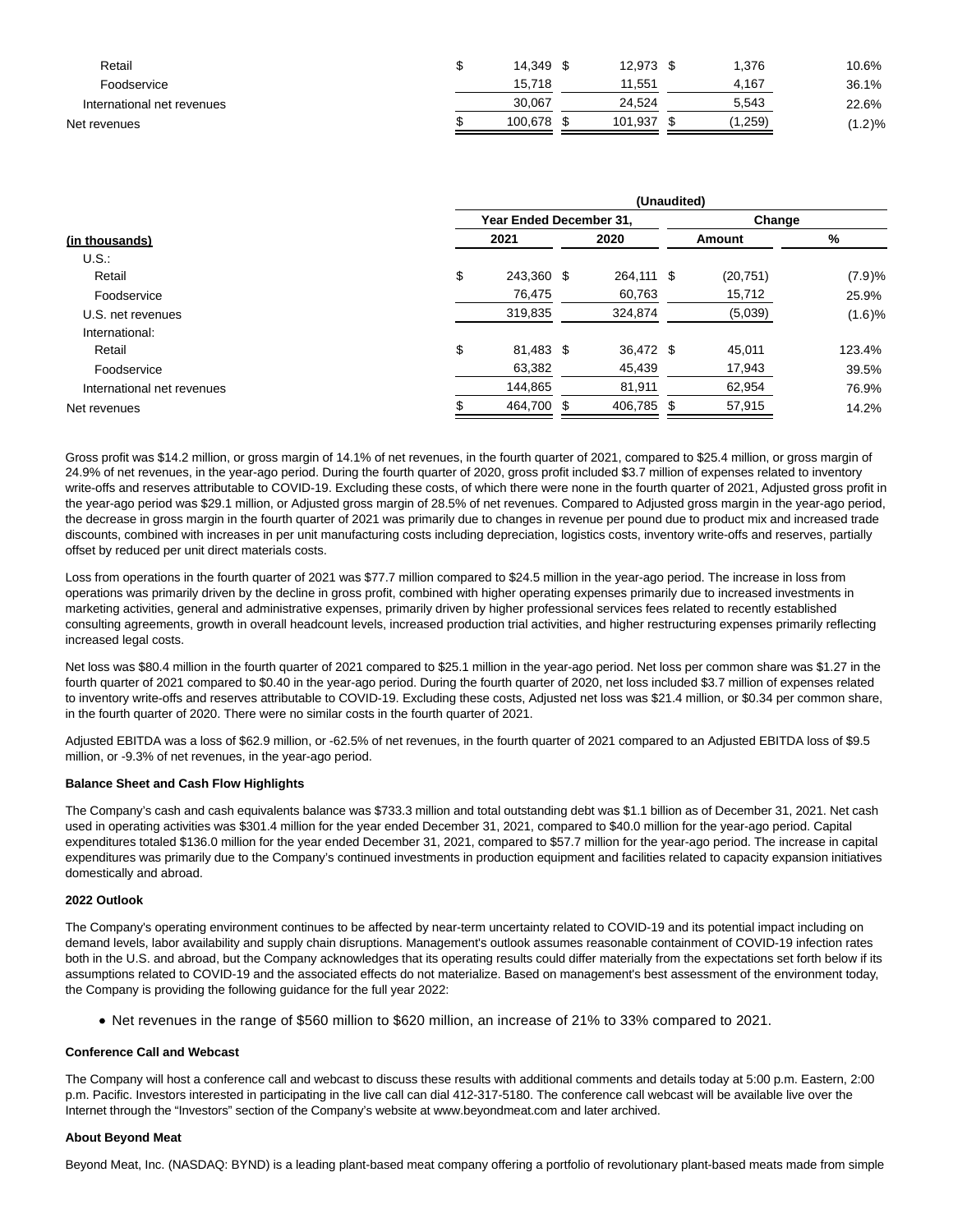ingredients without GMOs, hormones, antibiotics or cholesterol. Founded in 2009, Beyond Meat products are designed to have the same taste and texture as animal-based meat while being better for people and the planet. Beyond Meat's brand commitment, Eat What You Love®, represents a strong belief that there is a better way to feed our future and that the positive choices we all make, no matter how small, can have a great impact on our personal health and the health of our planet. By shifting from animal-based meat to plant-based protein, we can positively impact four growing global issues: human health, climate change, constraints on natural resources and animal welfare. As of December 2021, Beyond Meat had products available at approximately 130,000 retail and foodservice outlets in over 90 countries worldwide. Visit www.BeyondMeat.com and follow @BeyondMeat, #BeyondBurger and #GoBeyond on Facebook, Instagram, Twitter and TikTok.

### **Forward-Looking Statements**

Certain statements in this release constitute "forward-looking statements" within the meaning of the federal securities laws. These statements are based on management's current opinions, expectations, beliefs, plans, objectives, assumptions and projections regarding financial performance, prospects, future events and future results, including ongoing uncertainty related to the COVID-19 pandemic, including the ultimate duration, magnitude and effects of the pandemic and, in particular, the impact to the foodservice channel, operations and supply chains, growth trends, our international expansion plans, market share, new and existing customers and expense trends, among other matters, and involve known and unknown risks that are difficult to predict. In some cases, you can identify forward-looking statements by the use of words such as "may," "could," "expect," "intend," "plan," "seek," "anticipate," "believe," "estimate," "predict," "outlook," "potential," "continue," "likely," "will," "would" and variations of these terms and similar expressions, or the negative of these terms or similar expressions. These forward-looking statements are only predictions, not historical fact, and involve certain risks and uncertainties, as well as assumptions. Forward-looking statements should not be read as a guarantee of future performance or results, and will not necessarily be accurate indications of the times at, or by which or whether, such performance or results will be achieved. Actual results, levels of activity, performance, achievements and events could differ materially from those stated, anticipated or implied by such forward-looking statements. While Beyond Meat believes that its assumptions are reasonable, it is very difficult to predict the impact of known factors and, in particular, the COVID-19 pandemic, and, of course, it is impossible to anticipate all factors that could affect actual results. There are many risks and uncertainties that could cause actual results to differ materially from forward-looking statements made herein including, but not limited to, the effects of global outbreaks of pandemics or contagious diseases or fear of such outbreaks (such as COVID-19), including on our business, financial condition, cash flow and results of operations, including on our supply chain, the demand for our products, our product and channel mix, labor needs at the Company as well as in the supply chain at customers, the timing and level of retail purchasing, the timing and level of foodservice purchasing, our manufacturing and co-manufacturing facilities and operations, our inventory levels, our ability to expand and produce in new geographic markets or the timing of such expansion efforts, the pace and success of new product introductions, the timing of new foodservice launches, and on overall economic conditions and consumer confidence and spending levels; the impact of uncertainty in our domestic and international supply chain, including labor shortages and disruption and shipping delays and disruption; a resurgence of COVID-19 and the impact of variants of the virus that causes COVID-19 which could slow, halt or reverse the reopening process, or result in the reinstatement of social distancing measures, business closures, restrictions on operations, quarantines and travel bans; the impact of uncertainty as a result of doing business in China and Europe; government or employer mandates requiring certain behaviors from employees due to COVID-19, including COVID-19 vaccine mandates, which could result in employee attrition at the Company, suppliers and customers as well as difficulty securing future labor needs; the impact of adverse and uncertain economic and political conditions in the U.S. and international markets; the volatility of capital markets and other macroeconomic factors; our ability to effectively manage our growth in the U.S. and abroad; our ability to identify and execute cost-down initiatives intended to achieve price parity with animal protein; the success of operations conducted by joint ventures, such as The PLANeT Partnership, LLC with PepsiCo, Inc., where we share ownership and management of a company with one or more parties who may not have the same goals, strategies or priorities as we do and where we do not receive all of the financial benefit; the effects of increased competition from our market competitors and new market entrants; changes in the retail landscape, including the timing and level of trade and promotion discounts, our ability to grow market share and increase household penetration, repeat buying rates and purchase frequency, and our ability to maintain and increase sales velocity of our products; changes in the foodservice landscape, including the timing and level of marketing and other financial incentives to assist in the promotion of our products, our ability to grow market share and attract and retain new foodservice customers or retain existing foodservice customers, and our ability to introduce and sustain offering of our products on menus; the timing and success of distribution expansion and new product introductions in increasing revenues and market share; the timing and success of strategic partnership launches and limited time offerings resulting in permanent menu items; our estimates of the size of market opportunities and ability to accurately forecast market growth; our ability to effectively expand our manufacturing and production capacity, including effectively managing capacity for specific products; our ability to accurately forecast our future results of operations, including fluctuations in demand for our products and any increased competition; our ability to accurately forecast demand for our products and manage our inventory, including the impact of customer orders ahead of holidays and shelf reset activities, and supply chain and labor disruptions; our operational effectiveness and ability to fulfill orders in full and on time; variations in product selling prices and costs, and the mix of products sold; our ability to successfully enter new geographic markets, manage our international expansion and comply with any applicable laws and regulations, including risks associated with doing business in foreign countries, substantial investments in our manufacturing operations in China and The Netherlands, and our ability to comply with the U.S. Foreign Corrupt Practices Act or other anti-corruption laws; the effects of global outbreaks of pandemics or contagious diseases or fear of such outbreaks, such as COVID-19; the success of our marketing initiatives and the ability to grow brand awareness, maintain, protect and enhance our brand, attract and retain new customers and grow our market share; our ability to attract, maintain and effectively expand our relationships with key strategic foodservice partners; our ability to attract and retain our suppliers, distributors, co-manufacturers and customers; our ability to procure sufficient high-quality raw materials at competitive prices to manufacture our products; the availability of pea and other protein that meets our standards; our ability to diversify the protein sources used for our products; our ability to differentiate and continuously create innovative products, respond to competitive innovation and achieve speed-to-market; our ability to successfully execute our strategic initiatives; the volatility associated with ingredient, packaging, transportation and other input costs; the impact of inflation across the economy, including higher food, grocery, transportation and fuel costs; real or perceived quality or health issues with our products or other issues that adversely affect our brand and reputation; our ability to accurately predict consumer taste preferences, trends and demand and successfully innovate, introduce and commercialize new products and improve existing products, including in new geographic markets; significant disruption in, or breach in security of our information technology systems and resultant interruptions in service and any related impact on our reputation, including related to data privacy; the ability of our transportation providers to ship and deliver our products in a timely and cost effective manner; management and key personnel changes, the attraction and retention of qualified employees and key personnel, and our ability to maintain our company culture as we grow; risks related to use of a professional employer organization to administer human resources, payroll and employee benefits functions for certain of our international employees or use of certain third party service providers for the performance of several business operations including payroll and human capital management services; the effects of natural or man-made catastrophic or severe weather events particularly involving our or any of our co-manufacturers' manufacturing facilities or our suppliers' facilities; the impact of marketing campaigns aimed at generating negative publicity regarding our products, brand and the plant-based industry category; the effectiveness of our internal controls; the requirements of being a public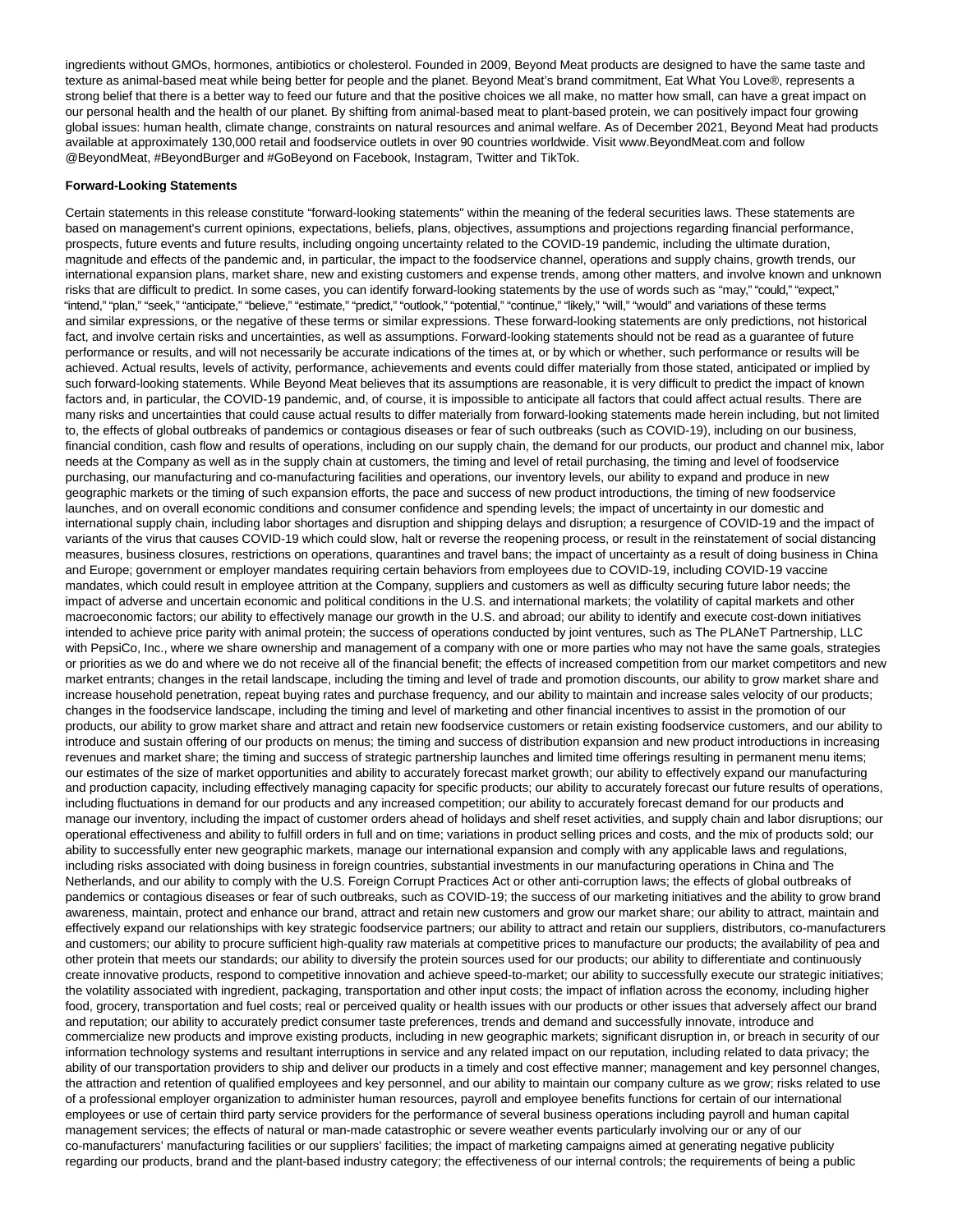company and effects of increased administration costs related to compliance and reporting obligations; our significant indebtedness and ability to pay such indebtedness; risks related to our debt, including limitations on our cash flow from operations and our ability to satisfy our obligations under the convertible senior notes; our ability to raise the funds necessary to repurchase the convertible senior notes for cash, under certain circumstances, or to pay any cash amounts due upon conversion; provisions in the indenture governing the convertible senior notes delaying or preventing an otherwise beneficial takeover of us; any adverse impact on our reported financial condition and results from the accounting methods for the convertible senior notes; estimates of our expenses, future revenues, capital expenditures, capital requirements and our needs for additional financing; our ability to meet our obligations under our campus headquarters lease, the timing of occupancy and completion of the build-out of our space, cost overruns, delays and the impact of COVID-19 on our space demands; our ability to meet our obligations under leases for our corporate offices, manufacturing facilities and warehouses; changes in laws and government regulation affecting our business, including Food and Drug Administration and Federal Trade Commission governmental regulation, and state, local and foreign regulation; new or pending legislation, or changes in laws, regulations or policies of governmental agencies or regulators, both in the U.S. and abroad, affecting plant-based meat, the labeling or naming of our products, or our brand name or logo; the failure of acquisitions and other investments to be efficiently integrated and produce the results we anticipate; risks inherent in investment in real estate; the financial condition of, and our relationships with our suppliers, co-manufacturers, distributors, retailers and foodservice customers, and their future decisions regarding their relationships with us; our ability and the ability of our suppliers and co-manufacturers to comply with food safety, environmental or other laws and regulations; seasonality, including increased levels of purchasing by customers ahead of holidays, customer shelf reset activity and the timing of product restocking by our retail customers; the sufficiency of our cash and cash equivalents to meet our liquidity needs and service our indebtedness and our ability to access capital markets upon favorable terms; economic conditions and the impact on consumer spending; impact of increased scrutiny from stakeholders and institutional investors on environmental, social and governance practices; outcomes of legal or administrative proceedings, or new legal or administrative proceedings filed against us; our, our suppliers' and our co-manufacturers' ability to protect our proprietary technology and intellectual property adequately; the impact of tariffs and trade wars; the impact of changes in tax laws; foreign exchange rate fluctuations; and the risks discussed under the heading "Risk Factors" in the Company's Quarterly Report on Form 10-Q for the quarter ended October 2, 2021 filed with the SEC on November 12, 2021, and the Company's Annual Report on Form 10-K for the year ended December 31, 2021 to be filed with the SEC, as well as other factors described from time to time in the Company's filings with the SEC. All forward-looking statements attributable to us or persons acting on our behalf are expressly qualified in their entirety by the cautionary statements set forth above. Such forward-looking statements are made only as of the date of this release. Beyond Meat undertakes no obligation to publicly update or revise any forward-looking statement because of new information, future events, changes in assumptions or otherwise, except as otherwise required by law. If we do update one or more forward-looking statements, no inference should be made that we will make additional updates with respect to those or other forward-looking statements.

#### **Non-GAAP Financial Measures**

The Company refers to certain financial measures that are not recognized under U.S. generally accepted accounting principles (GAAP) in this press release, including: Adjusted gross profit, Adjusted gross margin, Adjusted net loss, Adjusted net loss per diluted common share, Adjusted EBITDA and Adjusted EBITDA as a % of net revenues. See "Non-GAAP Financial Measures" below for additional information and reconciliations of such non-GAAP financial measures.

#### **Availability of Information on Beyond Meat's Website and Social Media Channels**

Investors and others should note that Beyond Meat routinely announces material information to investors and the marketplace using SEC filings, press releases, public conference calls, webcasts and the Beyond Meat Investor Relations website. We also intend to use certain social media channels as a means of disclosing information about us and our products to consumers, our customers, investors and the public (e.g., @BeyondMeat, #BeyondBurger and #GoBeyond on Facebook, Instagram and Twitter, and @BeyondMeatOfficial on TikTok). The information posted on social media channels is not incorporated by reference in this press release or in any other report or document we file with the SEC. While not all of the information that the Company posts to the Beyond Meat Investor Relations website or to social media accounts is of a material nature, some information could be deemed to be material. Accordingly, the Company encourages investors, the media, and others interested in Beyond Meat to review the information that it shares at the "Investors" link located at the bottom of the Company's webpage at https://investors.beyondmeat.com/investor-relations and to sign up for and regularly follow the Company's social media accounts. Users may automatically receive email alerts and other information about the Company when enrolling an email address by visiting "Request Email Alerts" in the "Investors" section of Beyond Meat's website at https://investors.beyondmeat.com/investor-relations.

#### **Contacts**

#### **Media:**

Shira Zackai shira.zackai@beyondmeat.com

**Investors:**

Fitzhugh Taylor and Raphael Gross beyondmeat@icrinc.com

#### **BEYOND MEAT, INC. AND SUBSIDIARIES Consolidated Statements of Operations (In thousands, except share and per share data) (Unaudited)**

|                                   | <b>Three Months Ended December</b> |  |         |                                |         |  |         |
|-----------------------------------|------------------------------------|--|---------|--------------------------------|---------|--|---------|
|                                   | 31.                                |  |         | <b>Year Ended December 31.</b> |         |  |         |
|                                   | 2021                               |  | 2020    |                                | 2021    |  | 2020    |
| Net revenues                      | 100.678                            |  | 101.937 |                                | 464.700 |  | 406.785 |
| Cost of goods sold                | 86.433                             |  | 76.532  |                                | 347.419 |  | 284,510 |
| Gross profit                      | 14.245                             |  | 25.405  |                                | 117.281 |  | 122.275 |
| Research and development expenses | 22,336                             |  | 11.047  |                                | 66,946  |  | 31,535  |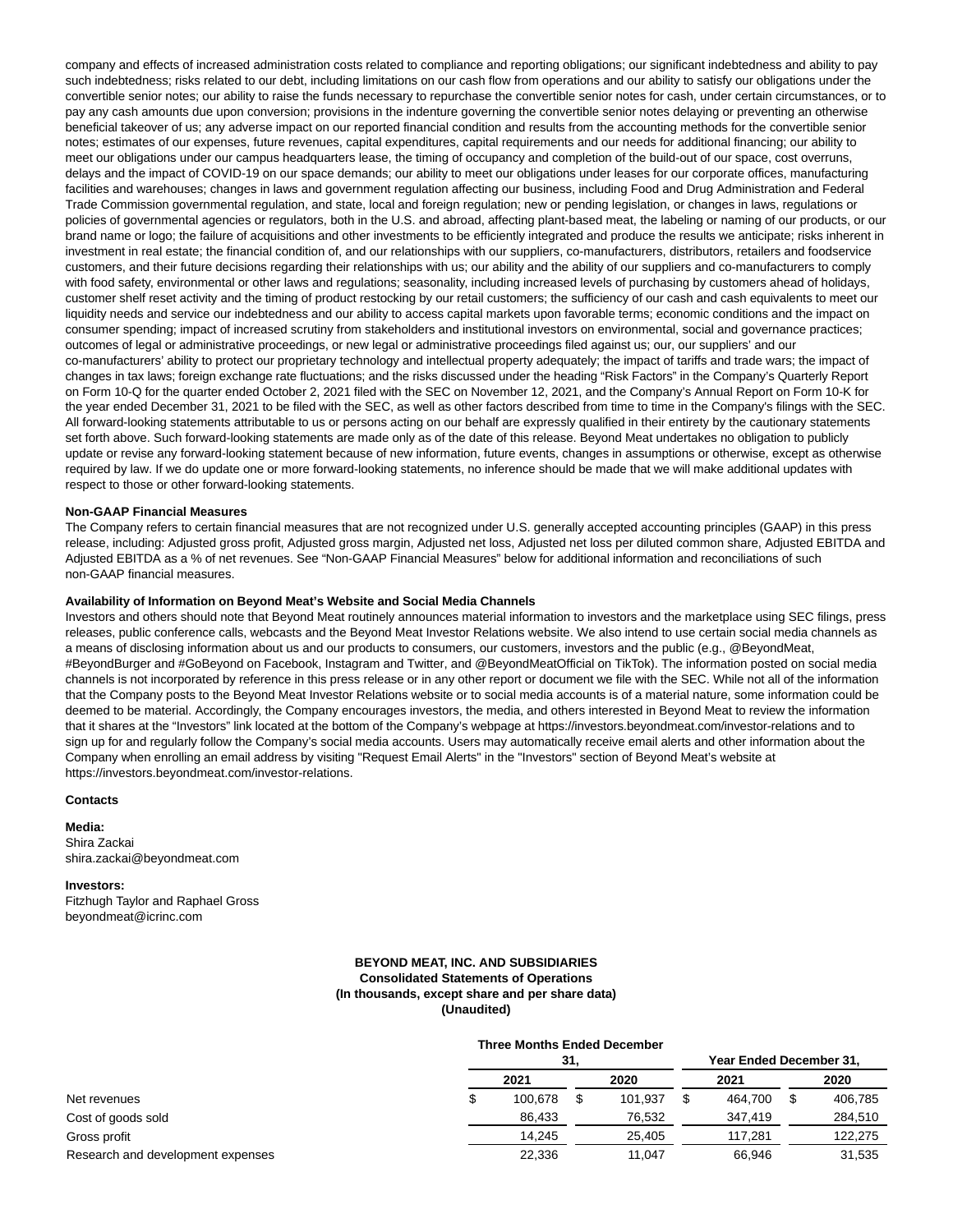| Selling, general and administrative expenses                             | 65,872     |   | 38,488     |    | 209.474    |     | 133,655    |
|--------------------------------------------------------------------------|------------|---|------------|----|------------|-----|------------|
| Restructuring expenses                                                   | 3,726      |   | 402        |    | 15,794     |     | 6,430      |
| Total operating expenses                                                 | 91,934     |   | 49,937     |    | 292,214    |     | 171,620    |
| Loss from operations                                                     | (77, 689)  |   | (24, 532)  |    | (174, 933) |     | (49, 345)  |
| Other (expense) income, net:                                             |            |   |            |    |            |     |            |
| Interest expense                                                         | (992)      |   | (613)      |    | (3,648)    |     | (2,576)    |
| Other, net                                                               | 144        |   | 70         |    | (487)      |     | (759)      |
| Total other expense, net                                                 | (848)      |   | (543)      |    | (4, 135)   |     | (3,335)    |
| Loss before taxes                                                        | (78, 537)  |   | (25,075)   |    | (179,068)  |     | (52,680)   |
| Income tax expense                                                       | 33         |   |            |    | 60         |     | 72         |
| Equity in losses of unconsolidated joint venture                         | 1,801      |   |            |    | 2.977      |     |            |
| Net loss                                                                 | (80, 371)  |   | (25,077)   |    | (182, 105) |     | (52, 752)  |
| Net loss per share available to common stockholders—basic and<br>diluted | (1.27)     | S | (0.40)     | -5 | (2.88)     | \$. | (0.85)     |
| Weighted average common shares outstanding—basic and diluted             | 63,357,486 |   | 62,723,875 |    | 63,172,368 |     | 62,290,445 |
|                                                                          |            |   |            |    |            |     |            |

#### **BEYOND MEAT, INC. AND SUBSIDIARIES Consolidated Balance Sheets (In thousands, except share and per share data) (Unaudited)**

|                                                                                                                                                                                                   | December 31, |           |    |         |  |
|---------------------------------------------------------------------------------------------------------------------------------------------------------------------------------------------------|--------------|-----------|----|---------|--|
|                                                                                                                                                                                                   |              | 2021      |    | 2020    |  |
| Assets                                                                                                                                                                                            |              |           |    |         |  |
| Current assets:                                                                                                                                                                                   |              |           |    |         |  |
| Cash and cash equivalents                                                                                                                                                                         | \$           | 733,294   | \$ | 159,127 |  |
| Accounts receivable, net                                                                                                                                                                          |              | 43,806    |    | 35,975  |  |
| Inventory                                                                                                                                                                                         |              | 241,870   |    | 121,717 |  |
| Prepaid expenses and other current assets                                                                                                                                                         |              | 33,078    |    | 15,407  |  |
| <b>Total current assets</b>                                                                                                                                                                       |              | 1,052,048 |    | 332,226 |  |
| Property, plant, and equipment, net                                                                                                                                                               |              | 226,489   |    | 115,299 |  |
| Operating lease right-of-use assets                                                                                                                                                               |              | 26,815    |    | 14,570  |  |
| Prepaid lease costs, non-current                                                                                                                                                                  |              | 59,188    |    |         |  |
| Other non-current assets, net                                                                                                                                                                     |              | 6,836     |    | 5,911   |  |
| Investment in unconsolidated joint venture                                                                                                                                                        |              | 8,023     |    |         |  |
| <b>Total assets</b>                                                                                                                                                                               | \$           | 1,379,399 | \$ | 468,006 |  |
| Liabilities and Stockholders' Equity:                                                                                                                                                             |              |           |    |         |  |
| Current liabilities:                                                                                                                                                                              |              |           |    |         |  |
| Accounts payable                                                                                                                                                                                  | \$           | 69,040    | \$ | 53,071  |  |
| Wages payable                                                                                                                                                                                     |              | 155       |    | 2,843   |  |
| Accrued bonus                                                                                                                                                                                     |              | 128       |    | 57      |  |
| Current portion of operating lease liabilities                                                                                                                                                    |              | 4,458     |    | 3,095   |  |
| Accrued expenses and other current liabilities                                                                                                                                                    |              | 20,226    |    | 4,830   |  |
| Short-term borrowings under revolving credit facility                                                                                                                                             |              |           |    | 25,000  |  |
| Short-term finance lease liabilities                                                                                                                                                              |              | 182       |    | 71      |  |
| <b>Total current liabilities</b>                                                                                                                                                                  | \$           | 94,189    | \$ | 88,967  |  |
| Long-term liabilities:                                                                                                                                                                            |              |           |    |         |  |
| Convertible senior notes, net                                                                                                                                                                     | \$           | 1,129,674 | \$ |         |  |
| Operating lease liabilities, net of current portion                                                                                                                                               |              | 22,599    |    | 11,793  |  |
| Finance lease obligations and other long term liabilities                                                                                                                                         |              | 442       |    | 149     |  |
| Total long-term liabilities                                                                                                                                                                       | \$           | 1,152,715 | \$ | 11,942  |  |
| <b>Commitments and Contingencies</b>                                                                                                                                                              |              |           |    |         |  |
| Stockholders' equity:                                                                                                                                                                             |              |           |    |         |  |
| Preferred stock, par value \$0.0001 per share-500,000 shares authorized, none issued and                                                                                                          |              |           |    |         |  |
| outstanding                                                                                                                                                                                       | \$           |           | \$ |         |  |
| Common stock, par value \$0.0001 per share-500,000,000 shares authorized at December 31, 2021<br>and 2020; 63,400,899 and 62,820,351 shares issued and outstanding at December 31, 2021 and 2020, |              |           |    |         |  |
| respectively                                                                                                                                                                                      |              | 6         |    | 6       |  |
| Additional paid-in capital                                                                                                                                                                        |              | 510,014   |    | 560,210 |  |
|                                                                                                                                                                                                   |              |           |    |         |  |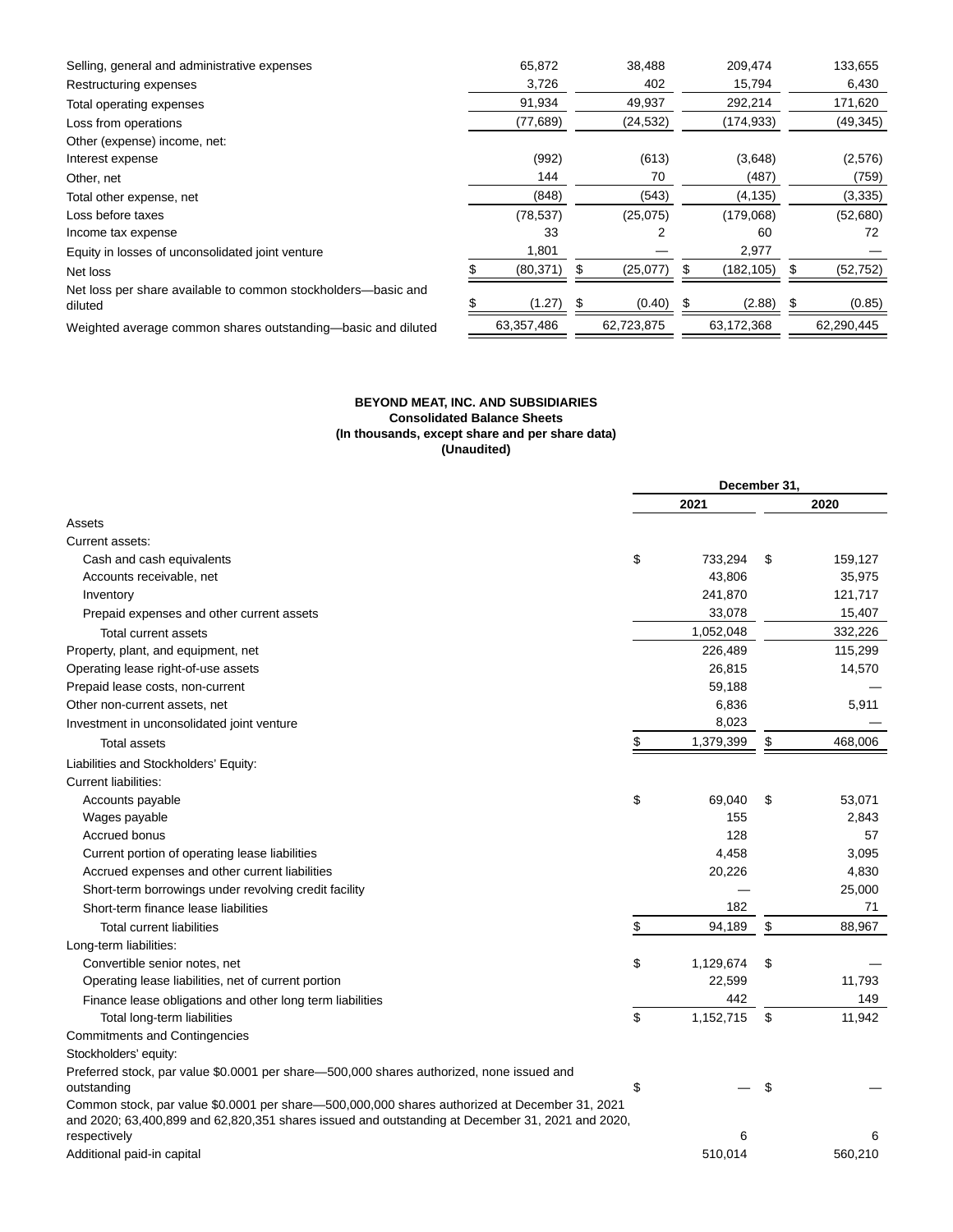### Accumulated deficit

Accumulated other comprehensive (loss) income<br>
Total stockholders' equity<br>
Total liabilities and stockholders' equity<br>  $\frac{\$}{\$}$ 

Total stockholders' equity

Total liabilities and stockholders' equity

| (376, 972) |     | (194, 867) |
|------------|-----|------------|
| (553)      |     | 1,748      |
| 132,495    | \$. | 367,097    |
| 1,379,399  | \$  | 468,006    |
|            |     |            |

## **BEYOND MEAT, INC. AND SUBSIDIARIES Consolidated Statements of Cash Flows (In thousands) (Unaudited)**

|                                                                                | Year Ended December 31, |                 |    |            |
|--------------------------------------------------------------------------------|-------------------------|-----------------|----|------------|
|                                                                                |                         | 2021            |    | 2020       |
| Cash flows from operating activities:                                          |                         |                 |    |            |
| Net loss                                                                       | \$                      | $(182, 105)$ \$ |    | (52, 752)  |
| Adjustments to reconcile net loss to net cash used in operating activities:    |                         |                 |    |            |
| Depreciation and amortization                                                  |                         | 21,663          |    | 13,299     |
| Non-cash lease expense                                                         |                         | 3,418           |    | 2,341      |
| Share-based compensation expense                                               |                         | 27,698          |    | 27,279     |
| Loss on sale of fixed assets                                                   |                         | 199             |    | 222        |
| Amortization of debt issuance costs                                            |                         | 3,322           |    | 256        |
| Loss on extinguishment of debt                                                 |                         | 1,037           |    | 1,538      |
| Equity in losses of unconsolidated joint venture                               |                         | 2,977           |    |            |
| Net change in operating assets and liabilities:                                |                         |                 |    |            |
| Accounts receivable                                                            |                         | (8, 463)        |    | 4,516      |
| Inventories                                                                    |                         | (122, 666)      |    | (38, 863)  |
| Prepaid expenses and other assets                                              |                         | (21, 414)       |    | (9,699)    |
| Accounts payable                                                               |                         | 21,665          |    | 16,027     |
| Accrued expenses and other current liabilities                                 |                         | 13,961          |    | (1,965)    |
| Prepaid lease costs, non-current                                               |                         | (59, 188)       |    |            |
| Operating lease liabilities                                                    |                         | (3, 474)        |    | (2, 194)   |
| Net cash used in operating activities                                          | \$                      | (301, 370)      | \$ | (39,995)   |
| Cash flows from investing activities:                                          |                         |                 |    |            |
| Purchases of property, plant and equipment                                     | \$                      | (135,961)       | \$ | (57,696)   |
| Asset acquisition                                                              |                         |                 |    | (15, 482)  |
| Purchases of property, plant and equipment held for sale                       |                         |                 |    | (2, 288)   |
| Proceeds from note receivable on assets previously held for sale               |                         |                 |    | 599        |
| Payments for investment in joint venture                                       |                         | (11,000)        |    |            |
| Payment of security deposits                                                   |                         | (518)           |    | (33)       |
| Net cash used in investing activities                                          | \$                      | $(147, 479)$ \$ |    | (74,900)   |
| Cash flows from financing activities:                                          |                         |                 |    |            |
| Proceeds from revolving credit facility                                        | \$                      |                 | \$ | 50,000     |
| Proceeds from issuance of convertible senior notes                             |                         | 1,150,000       |    |            |
| Purchase of capped calls related to convertible senior notes                   |                         | (83,950)        |    |            |
| Debt issuance costs                                                            |                         | (23, 605)       |    | (1,224)    |
| Debt extinguishment costs                                                      |                         |                 |    | (1,200)    |
| Repayment of revolving credit facility                                         |                         | (25,000)        |    | (25,000)   |
| Repayment of revolving credit line                                             |                         |                 |    | (6,000)    |
| Repayment of term loan                                                         |                         |                 |    | (20,000)   |
| Repayment of equipment loan                                                    |                         |                 |    | (5,000)    |
| Principal payments under finance lease obligations                             |                         | (177)           |    | (70)       |
| Proceeds from exercise of stock options                                        |                         | 8,135           |    | 9,007      |
| Payments of minimum withholding taxes on net share settlement of equity awards |                         | (3,081)         |    | (2,275)    |
| Net cash provided by (used in) financing activities                            | $\frac{3}{2}$           | 1,022,322       | \$ | (1,762)    |
| Net increase (decrease) in cash and cash equivalents                           | \$                      | 573,473         | \$ | (116, 657) |
| Cash and cash equivalents at the beginning of the period                       |                         | 159,127         |    | 275,988    |
| Effect of exchange rate changes on cash                                        |                         | 694             |    | (204)      |
| Cash and cash equivalents at the end of the period                             | \$                      | 733,294         | \$ | 159,127    |
|                                                                                |                         |                 |    |            |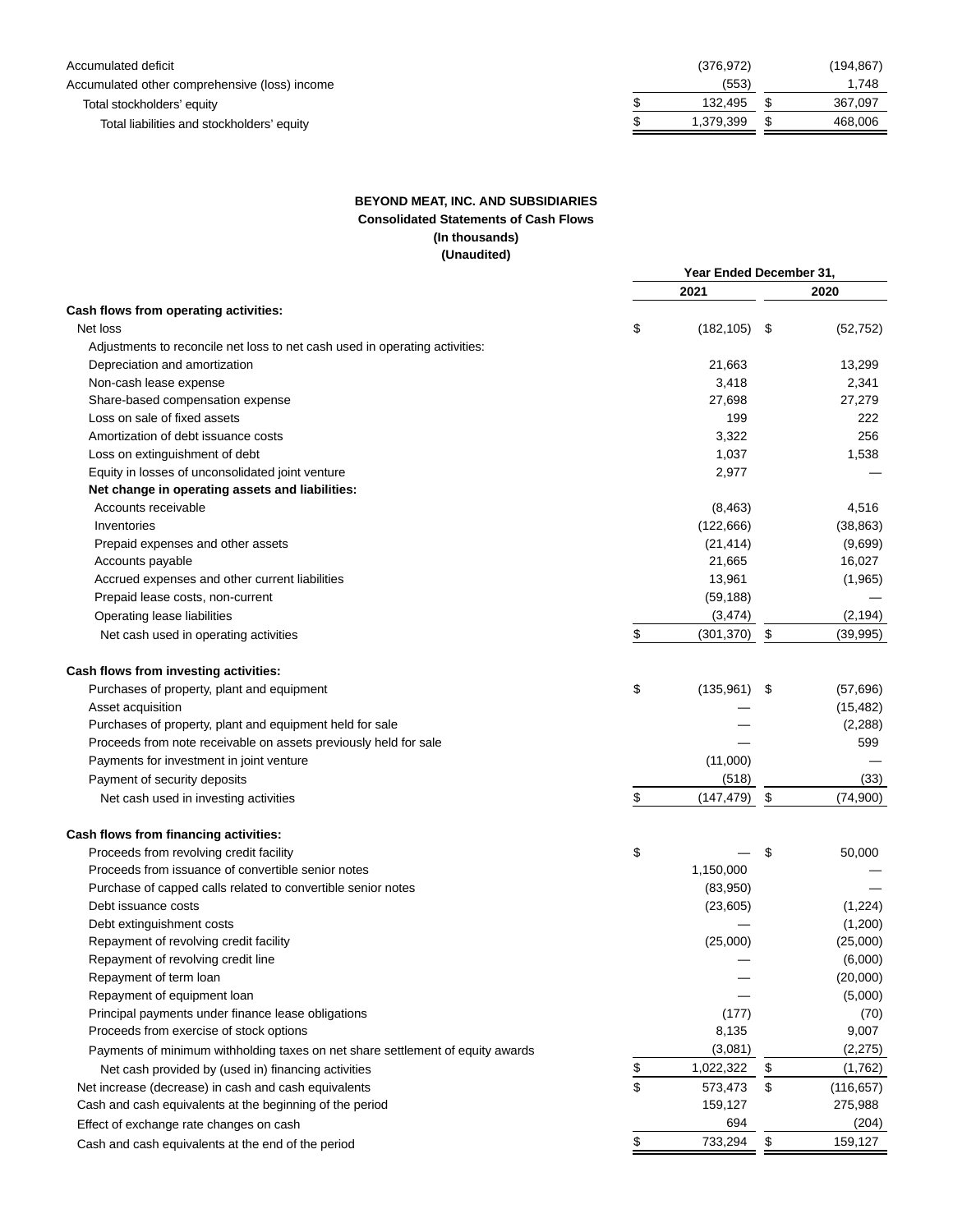#### **Supplemental disclosures of cash flow information:**

| Cash paid (received) during the period for:                                                      |    |           |      |        |
|--------------------------------------------------------------------------------------------------|----|-----------|------|--------|
| Interest                                                                                         | Φ  | 348       |      | 2.564  |
| Taxes                                                                                            | \$ | $(10)$ \$ |      | 18     |
| Non-cash investing and financing activities:                                                     |    |           |      |        |
| Non-cash additions to property, plant and equipment                                              | \$ | 5.239     | - \$ | 10.719 |
| Operating lease right-of-use assets obtained in exchange for lease liabilities                   | J  | 16.701    | S    | 4.706  |
| Non-cash additions to financing leases                                                           | \$ | 580       | \$.  |        |
| Note receivable from sale of assets held for sale                                                | \$ |           | -S   | 4.558  |
| Reclassification of other current liability to additional paid-in capital in connection with the |    |           |      |        |
| share-settled obligation                                                                         |    | 2.535     | S    |        |
|                                                                                                  |    |           |      |        |

#### **Non-GAAP Financial Measures**

Beyond Meat uses the non-GAAP financial measures set forth below in assessing its operating performance and in its financial communications. Management believes these non-GAAP financial measures provide useful additional information to investors about current trends in the Company's operations and are useful for period-over-period comparisons of operations. In addition, management uses these non-GAAP financial measures to assess operating performance and for business planning purposes. Management also believes these measures are widely used by investors, securities analysts, rating agencies and other parties in evaluating companies in our industry as a measure of our operational performance. These non-GAAP financial measures should not be considered in isolation or as a substitute for the comparable GAAP measures. In addition, these non-GAAP financial measures may not be computed in the same manner as similarly titled measures used by other companies.

### **Adjusted gross profit and Adjusted gross margin**

Adjusted gross profit is defined as net revenues less cost of goods sold adjusted to exclude, when applicable, costs attributable to COVID-19 activities which are not considered to be part of the Company's normal business activities. Adjusted gross margin is defined as Adjusted gross profit divided by net revenues.

Adjusted gross profit and Adjusted gross margin are presented to provide additional perspective on underlying trends in the Company's gross profit and gross margin, which we believe is useful supplemental information for investors to be able to gauge and compare the Company's current business performance from one period to another.

### **Adjusted net loss and Adjusted net loss per diluted common share**

Adjusted net loss is defined as net loss adjusted to exclude, when applicable, costs attributable to COVID-19, as well as other special items, which are those items deemed not to be reflective of the Company's ongoing normal business activities.

Adjusted net loss per diluted common share is defined as Adjusted net loss divided by the number of diluted common shares outstanding.

We consider Adjusted net loss and Adjusted net loss per diluted common share to be useful indicators of operating performance because excluding special items allows for period-over-period comparisons of our ongoing operations. Adjusted net loss per diluted common share is a performance measure and should not be used as a measure of liquidity.

### **Adjusted EBITDA and Adjusted EBITDA as a % of net revenues**

Adjusted EBITDA is defined as net loss adjusted to exclude, when applicable, income tax (benefit) expense, interest expense, depreciation and amortization expense, restructuring expenses, share-based compensation expense, expenses attributable to COVID-19, and Other, net, including interest income, loss on extinguishment of debt and foreign currency transaction gains and losses. Adjusted EBITDA as a % of net revenues is defined as Adjusted EBITDA divided by net revenues.

#### **Limitations related to the use of non-GAAP financial measures**

There are a number of limitations related to the use of Adjusted gross profit, Adjusted gross margin, Adjusted net loss, Adjusted net loss per diluted common share, Adjusted EBITDA and Adjusted EBITDA as a % of net revenues rather than their most directly comparable GAAP measures. Some of these limitations are:

- Adjusted gross profit and Adjusted gross margin exclude costs associated with activities deemed to be non-recurring or not part of the Company's normal business activities, which are subjective determinations made by management and may not actualize as expected;
- Adjusted net loss and Adjusted net loss per diluted common share exclude costs associated with activities deemed to be non-recurring or not part of the Company's normal business activities, which are subjective determinations made by management and may not actualize as expected;
- Adjusted EBITDA excludes depreciation and amortization expense and, although these are non-cash expenses, the assets being depreciated may have to be replaced in the future increasing our cash requirements;
- Adjusted EBITDA does not reflect interest expense, or the cash required to service our debt, which reduces cash available to us;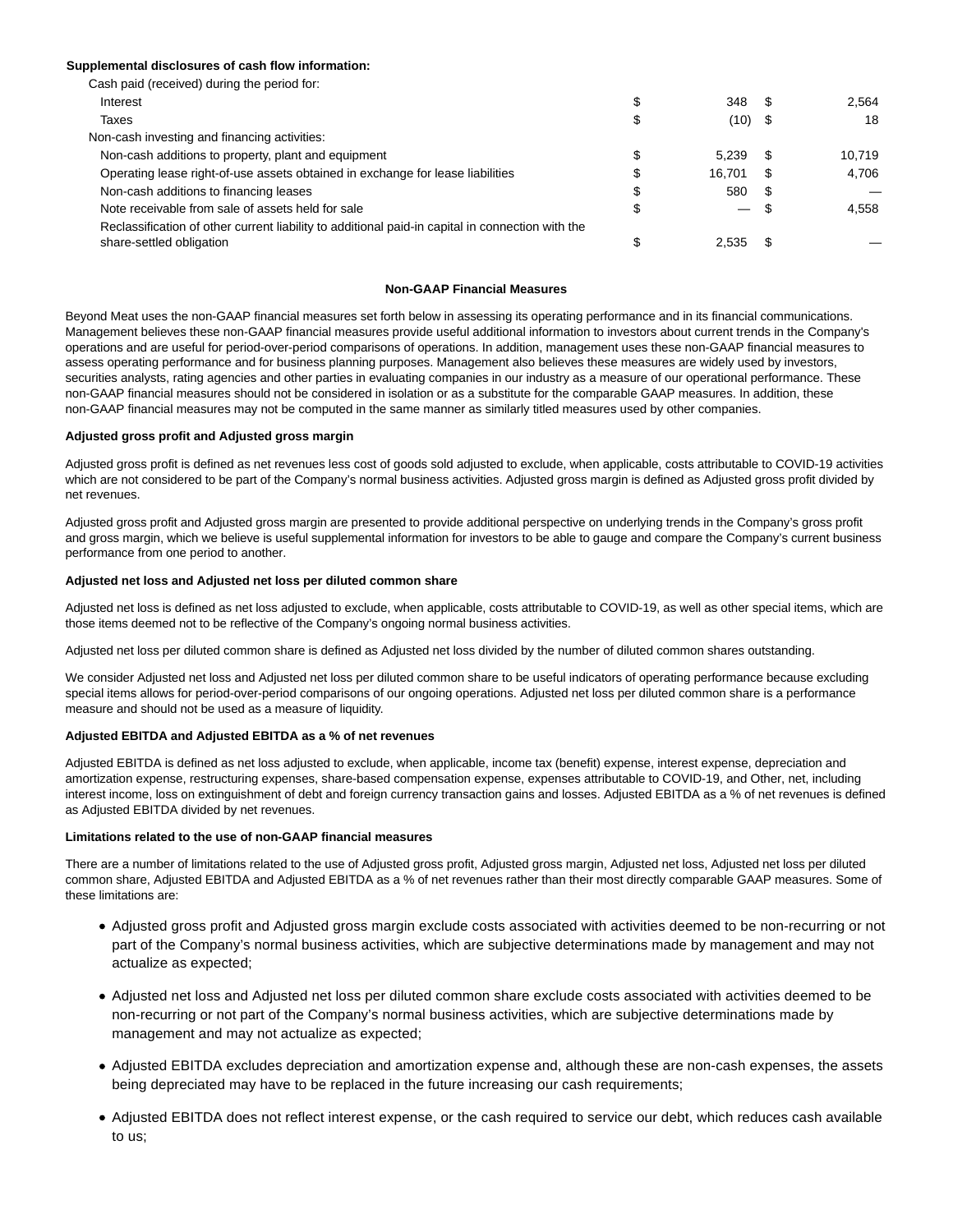- Adjusted EBITDA does not reflect income tax payments that reduce cash available to us;
- Adjusted EBITDA does not reflect restructuring expenses that reduce cash available to us;
- Adjusted EBITDA does not reflect expenses attributable to COVID-19 that reduce cash available to us;
- Adjusted EBITDA does not reflect share-based compensation expense and therefore does not include all of our compensation costs;
- Adjusted EBITDA does not reflect Other, net, including interest income, loss on extinguishment of debt and foreign currency transaction gains and losses, that may increase or decrease cash available to us; and
- other companies, including companies in our industry, may calculate Adjusted EBITDA differently, which reduces its usefulness as a comparative measure.

The following tables present the reconciliation of Adjusted gross profit and Adjusted gross margin to their most comparable GAAP measures, gross profit and gross margin, respectively, as reported (unaudited):

|                                                            | <b>Three Months Ended</b> |                      |  |                      | Year Ended |                      |  |                      |
|------------------------------------------------------------|---------------------------|----------------------|--|----------------------|------------|----------------------|--|----------------------|
| (in thousands)                                             |                           | December 31.<br>2021 |  | December 31.<br>2020 |            | December 31.<br>2021 |  | December 31.<br>2020 |
| Gross profit, as reported                                  |                           | 14.245               |  | 25.405               |            | 117.281              |  | 122,275              |
| Repacking costs attributable to COVID-19                   |                           |                      |  |                      |            |                      |  | 6,572                |
| Inventory write-offs and reserves attributable to COVID-19 |                           |                      |  | 3.719                |            |                      |  | 4.823                |
| Adjusted gross profit                                      |                           | 14.245               |  | 29.124               |            | 117.281              |  | 133,670              |

|                                                                  | <b>Three Months Ended</b> |                      | <b>Year Ended</b>    |                      |  |
|------------------------------------------------------------------|---------------------------|----------------------|----------------------|----------------------|--|
|                                                                  | December 31,<br>2021      | December 31.<br>2020 | December 31.<br>2021 | December 31,<br>2020 |  |
| Gross margin, as reported                                        | 14.1%                     | 24.9%                | 25.2%                | 30.1%                |  |
| Repacking costs attributable to COVID-19, as a percentage of net |                           |                      |                      |                      |  |
| revenues                                                         | $-\%$                     | $-\%$                | $-\%$                | $1.6\%$              |  |
| Inventory write-offs and reserves attributable to COVID-19, as a |                           |                      |                      |                      |  |
| percentage of net revenues                                       | $-\%$                     | 3.6%                 | $-\%$                | 1.2%                 |  |
| Adjusted gross margin                                            | 14.1%                     | 28.5%                | 25.2%                | 32.9%                |  |

The following tables present the reconciliation of Adjusted net loss and Adjusted net loss per diluted common share to their most comparable GAAP measures, net loss and net loss per share available to common stockholders—basic and diluted, respectively, as reported (unaudited):

| (in thousands)                                             | <b>Three Months Ended</b> |                      |                      |           |                      | Year Ended |                      |           |  |
|------------------------------------------------------------|---------------------------|----------------------|----------------------|-----------|----------------------|------------|----------------------|-----------|--|
|                                                            |                           | December 31.<br>2021 | December 31.<br>2020 |           | December 31.<br>2021 |            | December 31.<br>2020 |           |  |
| Net loss, as reported                                      |                           | (80, 371)            | \$                   | (25,077)  |                      | (182, 105) | \$                   | (52, 752) |  |
| Repacking costs attributable to COVID-19                   |                           |                      |                      |           |                      |            |                      | 6,572     |  |
| Inventory write-offs and reserves attributable to COVID-19 |                           |                      |                      | 3.719     |                      |            |                      | 4.823     |  |
| Product donations attributable to COVID-19 relief efforts  |                           |                      |                      |           |                      |            |                      | 2,742     |  |
| Loss on extinguishment of debt                             |                           |                      |                      |           |                      | 1,037      |                      | 1,538     |  |
| Adjusted net loss                                          |                           | (80, 371)            |                      | (21, 358) |                      | (181,068)  |                      | (37,077)  |  |

|                                                                                         | <b>Three Months Ended</b> |                      |     |                      | <b>Year Ended</b> |                      |    |                      |  |
|-----------------------------------------------------------------------------------------|---------------------------|----------------------|-----|----------------------|-------------------|----------------------|----|----------------------|--|
| (in thousands, except share and per share amounts)                                      |                           | December 31.<br>2021 |     | December 31.<br>2020 |                   | December 31.<br>2021 |    | December 31.<br>2020 |  |
| Numerator:                                                                              |                           |                      |     |                      |                   |                      |    |                      |  |
| Net loss, as reported                                                                   | \$                        | (80, 371)            | \$  | (25,077)             |                   | (182.105)            | \$ | (52, 752)            |  |
| Aggregate non-GAAP adjustments as listed above                                          |                           |                      |     | 3,719                |                   | 1.037                |    | 15,675               |  |
| Adjusted net loss used in computing Adjusted net loss per diluted<br>common share       |                           | (80, 371)            | \$. | (21, 358)            |                   | (181,068)            | S  | (37,077)             |  |
| Denominator:                                                                            |                           |                      |     |                      |                   |                      |    |                      |  |
| Weighted average shares used in computing Adjusted net loss per<br>diluted common share |                           | 63.357.486           |     | 62,723,875           |                   | 63.172.368           |    | 62.290.445           |  |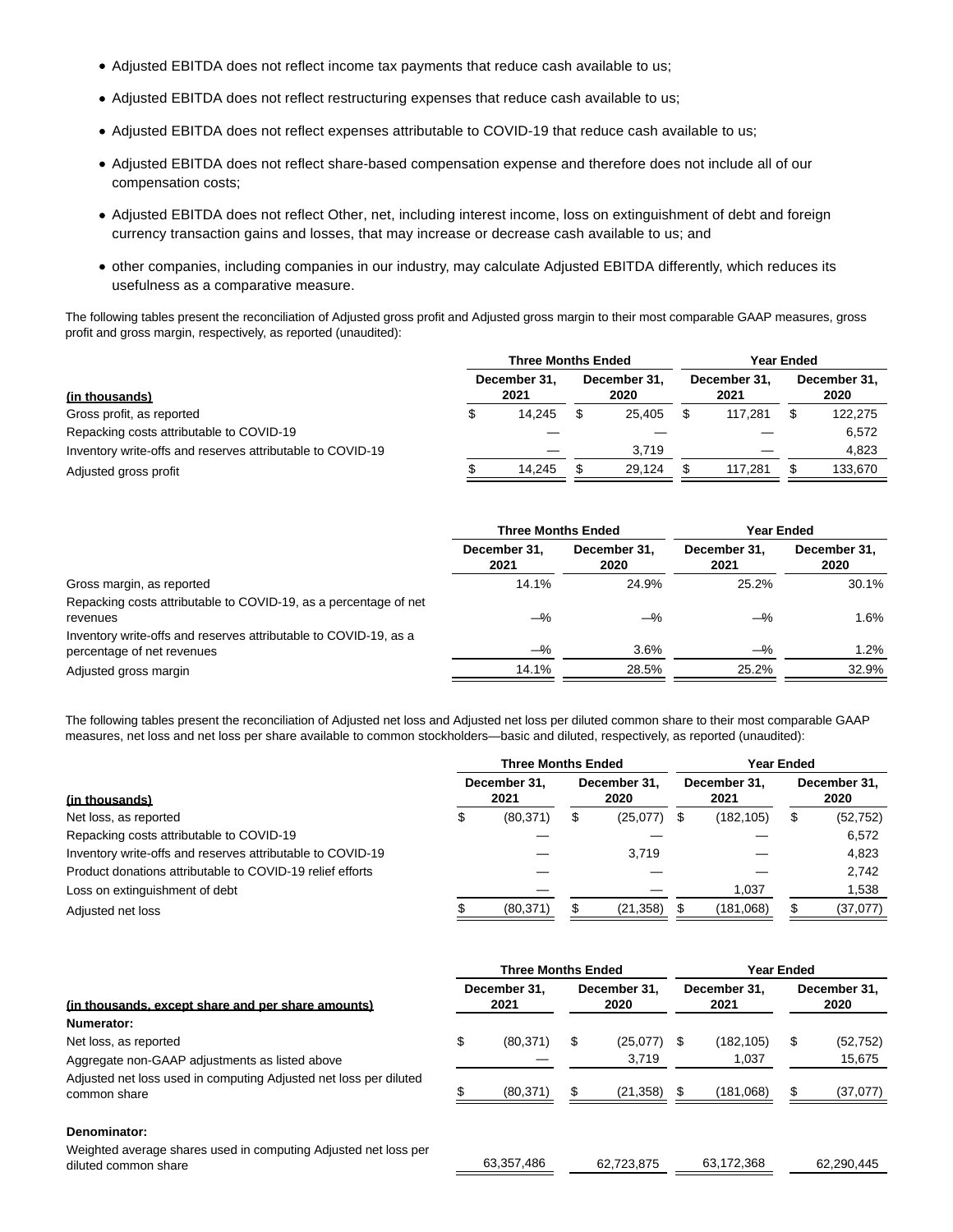| diluted common<br>share<br>net loss<br>Adiusteo<br>, per | 27<br>. | ، 34۰ ت | $\sim$<br> | $\sim$<br>'.bu |
|----------------------------------------------------------|---------|---------|------------|----------------|
|                                                          |         |         |            |                |

|                                                                                       | <b>Three Months Ended</b> |                      |  |                      | Year Ended |                      |    |                      |  |
|---------------------------------------------------------------------------------------|---------------------------|----------------------|--|----------------------|------------|----------------------|----|----------------------|--|
|                                                                                       |                           | December 31.<br>2021 |  | December 31.<br>2020 |            | December 31.<br>2021 |    | December 31.<br>2020 |  |
| Net loss per share available to common stockholders—basic and<br>diluted, as reported | \$                        | $(1.27)$ \$          |  | (0.40)               |            | (2.88)               | \$ | (0.85)               |  |
| Repacking costs attributable to COVID-19                                              |                           |                      |  |                      |            |                      |    | 0.11                 |  |
| Inventory write-offs and reserves attributable to COVID-19                            |                           |                      |  | 0.06                 |            |                      |    | 0.08                 |  |
| Product donations attributable to COVID-19 relief efforts                             |                           |                      |  |                      |            |                      |    | 0.04                 |  |
| Loss on extinguishment of debt                                                        |                           |                      |  |                      |            | 0.01                 |    | 0.02                 |  |
| Adjusted net loss per diluted common share                                            |                           | (1.27)               |  | (0.34)               |            | (2.87)               |    | (0.60)               |  |

The following table presents the reconciliation of Adjusted EBITDA to its most comparable GAAP measure, net loss, as reported (unaudited):

|                                                  | <b>Three Months Ended</b> |                      |            |                      |            | <b>Year Ended</b>    |           |  |  |
|--------------------------------------------------|---------------------------|----------------------|------------|----------------------|------------|----------------------|-----------|--|--|
| (in thousands)                                   | December 31.<br>2021      | December 31.<br>2020 |            | December 31,<br>2021 |            | December 31.<br>2020 |           |  |  |
| Net loss, as reported                            | (80, 371)                 | \$                   | (25,077)   | \$                   | (182, 105) | \$                   | (52, 752) |  |  |
| Income tax expense                               | 33                        |                      | 2          |                      | 60         |                      | 72        |  |  |
| Interest expense                                 | 992                       |                      | 613        |                      | 3,648      |                      | 2,576     |  |  |
| Depreciation and amortization expense            | 6,753                     |                      | 4,023      |                      | 21,663     |                      | 13,299    |  |  |
| Restructuring expenses <sup>(1)</sup>            | 3,726                     |                      | 402        |                      | 15.794     |                      | 6.430     |  |  |
| Share-based compensation expense                 | 6,074                     |                      | 6,902      |                      | 27,698     |                      | 27,279    |  |  |
| Expenses attributable to COVID-19 <sup>(2)</sup> |                           |                      | 3,719      |                      |            |                      | 14,137    |  |  |
| Other, $net(3)$                                  | (144)                     |                      | (70)       |                      | 487        |                      | 759       |  |  |
| <b>Adjusted EBITDA</b>                           | (62, 937)                 |                      | (9,486)    |                      | (112, 755) |                      | 11,800    |  |  |
| Net loss as a % of net revenues                  | $(79.8)\%$                |                      | $(24.6)\%$ |                      | (39.2)%    |                      | (13.0)%   |  |  |
| Adjusted EBITDA as a % of net revenues           | $(62.5)\%$                |                      | (9.3)%     |                      | $(24.3)\%$ |                      | 2.9%      |  |  |

 $\overline{\phantom{a}}$  , where  $\overline{\phantom{a}}$  , where  $\overline{\phantom{a}}$  , where  $\overline{\phantom{a}}$ 

(1) Primarily comprised of legal and other expenses associated with the dispute with a co-manufacturer with whom an exclusive supply agreement was terminated in May 2017. (2) Comprised of \$3.7 million in costs attributable to COVID-19, stemming from inventory write-offs and reserves associated with foodservice products determined to be unsalable in the three months ended December 31, 2020, and \$14.1 million in costs attributable to COVID-19